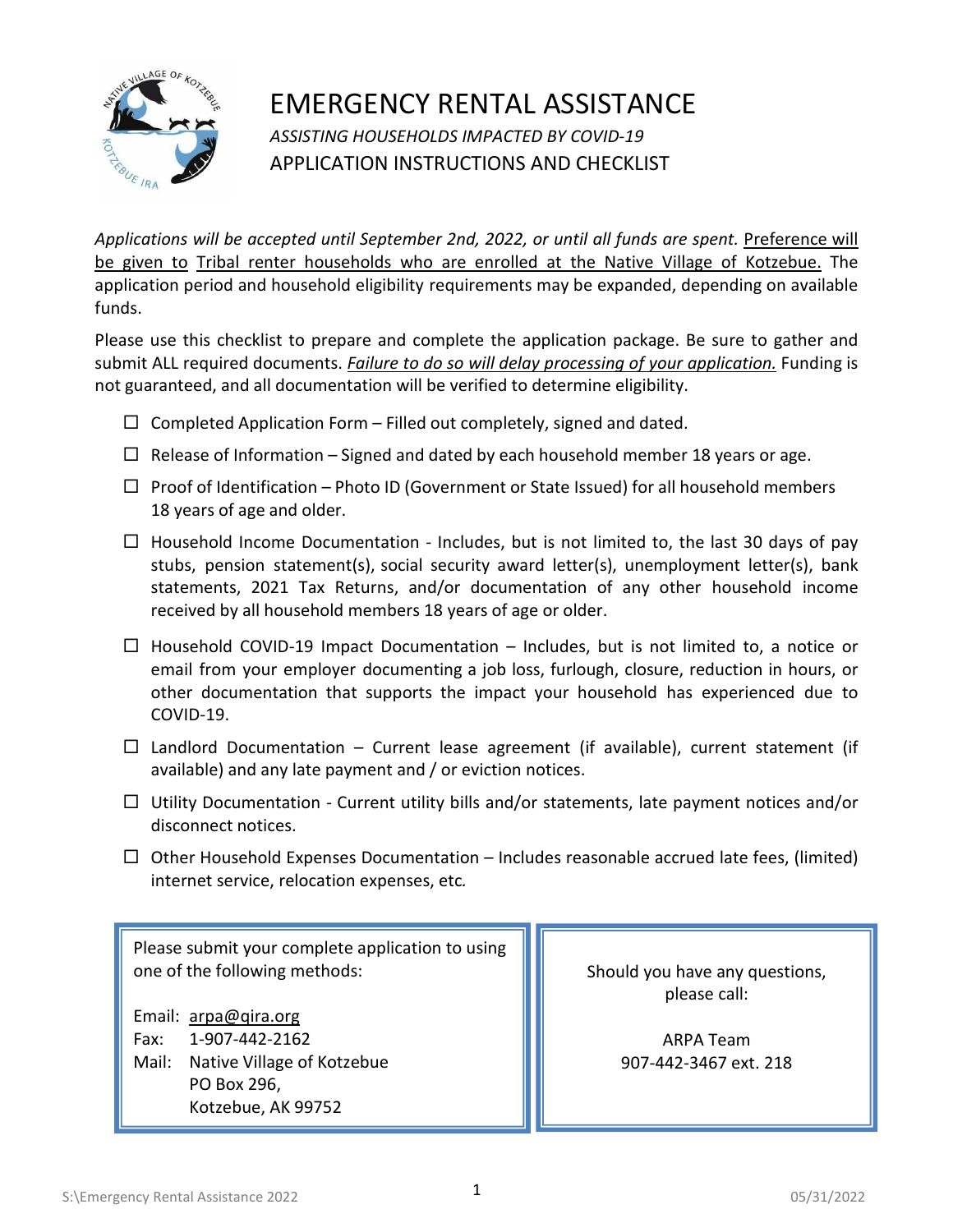

# The Native Village of Kotzebue

PO Box 296, Kotzebue, AK 99752 907-442-3467, Email: arpa@qira.org

## Emergency Rental Assistance - Assisting Households Impacted by Covid-19 APPLICATION FOR ASSISTANCE

*The Emergency Rental Assistance Program provides financial assistance to eligible Tribal Members (priority will be given to Kotzebue IRA Members).* 

### APPLICANT NAME:  $\blacksquare$

You are eligible for this program if:

- 1. Do you or your household receive any other federally funded rental assistance? (e.g. Low-Income Housing Credit, Public Housing, or Indian Housing Block Grant)
	- □ Yes Contact: \_\_\_\_\_\_\_\_\_\_\_\_\_\_\_\_\_\_\_\_\_\_\_\_\_\_\_\_\_\_\_
	- □ No
- 2. You or a member of your household is a Tribal member of:
	- □ Native Village of Kotzebue/Kotzebue IRA Members
	- $\Box$  Tribal Members of other Tribes with permanent residency in Kotzebue, AK
- 3 . You or a member of your household meets at least one of the following criteria:
	- $\Box$  Qualifies for or is currently receiving unemployment benefits
	- $\square$  Has experienced a reduction in household income
	- □ Has incurred high costs due to the COVID-19 pandemic
	- $\square$  Has directly or indirectly experienced financial hardship due to the COVID-19 pandemic
- 4. You or a household member can demonstrate a risk of homelessness or housing instability.

To do so, at least one of the following statements must be true:

- $\Box$  Has received a rental eviction notice
- $\Box$  Has received past-due rent or utility notice(s).
- $\Box$  Is at an increased risk of exposure to COVID-19 due to overcrowding
- $\square$  Is delaying the purchase of essential goods/services to pay rent or utilities
- $\square$  Is relying on credit cards or payday lenders to pay for rent or utilities
- 5. Your household income is at or below 80 percent of the area median income (based on household size). See income limits below:

| Alaska – FY 2021 Low – Income $(80\%)$ Limit (LIL)                                                                       |        |        |        |        |        |        |        |  |
|--------------------------------------------------------------------------------------------------------------------------|--------|--------|--------|--------|--------|--------|--------|--|
| 7 Person<br>Person<br><b>4 Person</b><br><sup>3</sup> Person<br><b>2 Person</b><br><b>Person</b><br>8 Person<br>5 Person |        |        |        |        |        |        |        |  |
| 52.600                                                                                                                   | 60.100 | 67.600 | 75.100 | 81.150 | 87.150 | 93.150 | 99,150 |  |

#### **COMPLETED APPLICATIONS ARE DUE SEPTEMBER 2, 2022**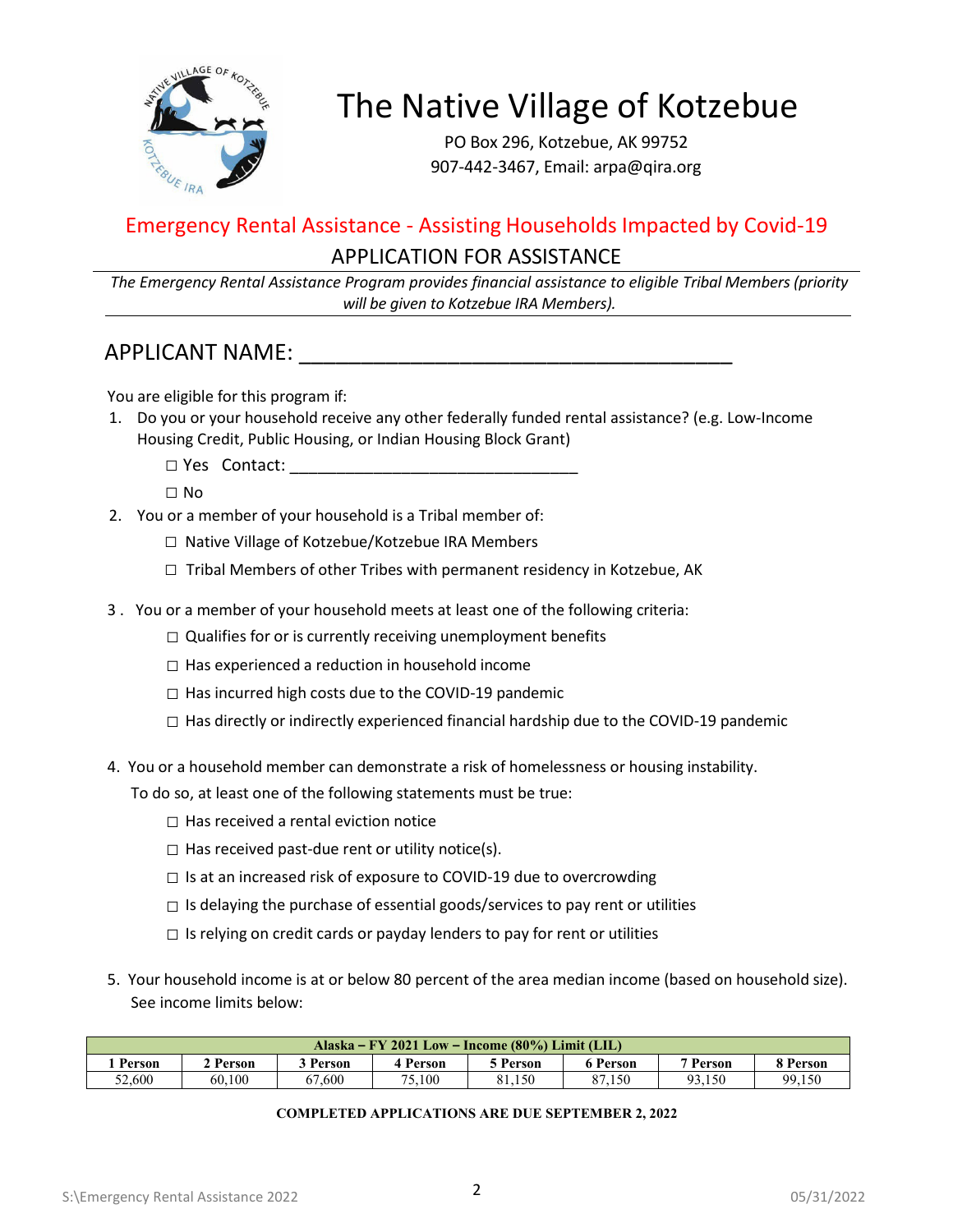

# **The Native Village of Kotzebue**

## Emergency Rental Assistance Assisting Households Impacted by Covid-19 APPLICATION FOR ASSISTANCE

| <b>SECTION 1: APPLICATION INFORMATION</b>                                                                                                                                                                                                   |  |                    |            |               |                                                                                                    |  |  |  |
|---------------------------------------------------------------------------------------------------------------------------------------------------------------------------------------------------------------------------------------------|--|--------------------|------------|---------------|----------------------------------------------------------------------------------------------------|--|--|--|
| MI: First Name: Communication of the Communication of the Communication of the Communication of the Communication of the Communication of the Communication of the Communication of the Communication of the Communication of<br>Last Name: |  |                    |            |               |                                                                                                    |  |  |  |
|                                                                                                                                                                                                                                             |  |                    |            |               |                                                                                                    |  |  |  |
|                                                                                                                                                                                                                                             |  |                    |            |               |                                                                                                    |  |  |  |
| Please check all that apply: ______Alaska Native/American ______Native Hawaiian/Other Pacific                                                                                                                                               |  |                    |            |               |                                                                                                    |  |  |  |
| Asian <b>Antimedia American Caucasian Other:</b> Asian American American Caucasian Other:                                                                                                                                                   |  |                    |            |               |                                                                                                    |  |  |  |
| Enrolled to Native Village of Kotzebue ___ YES___ NO                                                                                                                                                                                        |  |                    |            |               |                                                                                                    |  |  |  |
|                                                                                                                                                                                                                                             |  |                    |            |               |                                                                                                    |  |  |  |
|                                                                                                                                                                                                                                             |  |                    |            |               |                                                                                                    |  |  |  |
| Tribal Affiliation:                                                                                                                                                                                                                         |  |                    |            |               |                                                                                                    |  |  |  |
| <b>SECTION 2: FINANCIAL ASSISTANCE REQUESTED</b>                                                                                                                                                                                            |  |                    |            |               |                                                                                                    |  |  |  |
| Which type(s) of eligible assistance are you applying for? (check all that apply)                                                                                                                                                           |  |                    |            |               |                                                                                                    |  |  |  |
| Rent Utilities                                                                                                                                                                                                                              |  |                    |            |               |                                                                                                    |  |  |  |
| Other Housing related expenses (please describe)                                                                                                                                                                                            |  |                    |            |               |                                                                                                    |  |  |  |
|                                                                                                                                                                                                                                             |  |                    |            |               |                                                                                                    |  |  |  |
| <b>SECTION 3: HOUSEHOLD INFORMATION</b>                                                                                                                                                                                                     |  |                    |            |               |                                                                                                    |  |  |  |
| <b>FULL NAME OF HOUSEHOLD</b>                                                                                                                                                                                                               |  | <b>RELATION TO</b> |            |               |                                                                                                    |  |  |  |
| <b>MEMBER</b>                                                                                                                                                                                                                               |  | <b>APPLICANT</b>   | <b>DOB</b> | <b>GENDER</b> | <b>SOCIAL SECURITY NUMBER</b>                                                                      |  |  |  |
|                                                                                                                                                                                                                                             |  | <b>SELF</b>        |            |               |                                                                                                    |  |  |  |
|                                                                                                                                                                                                                                             |  |                    |            |               |                                                                                                    |  |  |  |
|                                                                                                                                                                                                                                             |  |                    |            |               |                                                                                                    |  |  |  |
|                                                                                                                                                                                                                                             |  |                    |            |               |                                                                                                    |  |  |  |
|                                                                                                                                                                                                                                             |  |                    |            |               |                                                                                                    |  |  |  |
|                                                                                                                                                                                                                                             |  |                    |            |               |                                                                                                    |  |  |  |
| over: PHOTO ID, SOCIAL SECURITY CARDS, and CIB or Tribal Enrollment for each member.                                                                                                                                                        |  |                    |            |               | REQUIRED DOCUMENTATION: Please attach the following documents for each household member18 and      |  |  |  |
| <b>SECTION 4: SOURCE OF INCOME FOR HOUSEHOLD</b>                                                                                                                                                                                            |  |                    |            |               |                                                                                                    |  |  |  |
| <b>Source of Income</b><br><b>Household Member</b><br><b>Monthly Gross Income</b>                                                                                                                                                           |  |                    |            |               |                                                                                                    |  |  |  |
|                                                                                                                                                                                                                                             |  |                    |            |               |                                                                                                    |  |  |  |
|                                                                                                                                                                                                                                             |  |                    |            |               |                                                                                                    |  |  |  |
|                                                                                                                                                                                                                                             |  |                    |            |               |                                                                                                    |  |  |  |
| DID EACH HOUSEHOLD MEMBER RECEIVE A 2021 PFD? YES NO (even if garnished)<br>If NO, PLEASE EXPLAIN:                                                                                                                                          |  |                    |            |               |                                                                                                    |  |  |  |
|                                                                                                                                                                                                                                             |  |                    |            |               |                                                                                                    |  |  |  |
|                                                                                                                                                                                                                                             |  |                    |            |               |                                                                                                    |  |  |  |
|                                                                                                                                                                                                                                             |  |                    |            |               |                                                                                                    |  |  |  |
|                                                                                                                                                                                                                                             |  |                    |            |               | <b>REQUIRED INCOME DOCUMENTATION: Please attach all supporting documents for the income listed</b> |  |  |  |
|                                                                                                                                                                                                                                             |  |                    |            |               | above. This would include the last two pay stubs, previous 30 days' bank statements, and any other |  |  |  |
| source of income.                                                                                                                                                                                                                           |  |                    |            |               |                                                                                                    |  |  |  |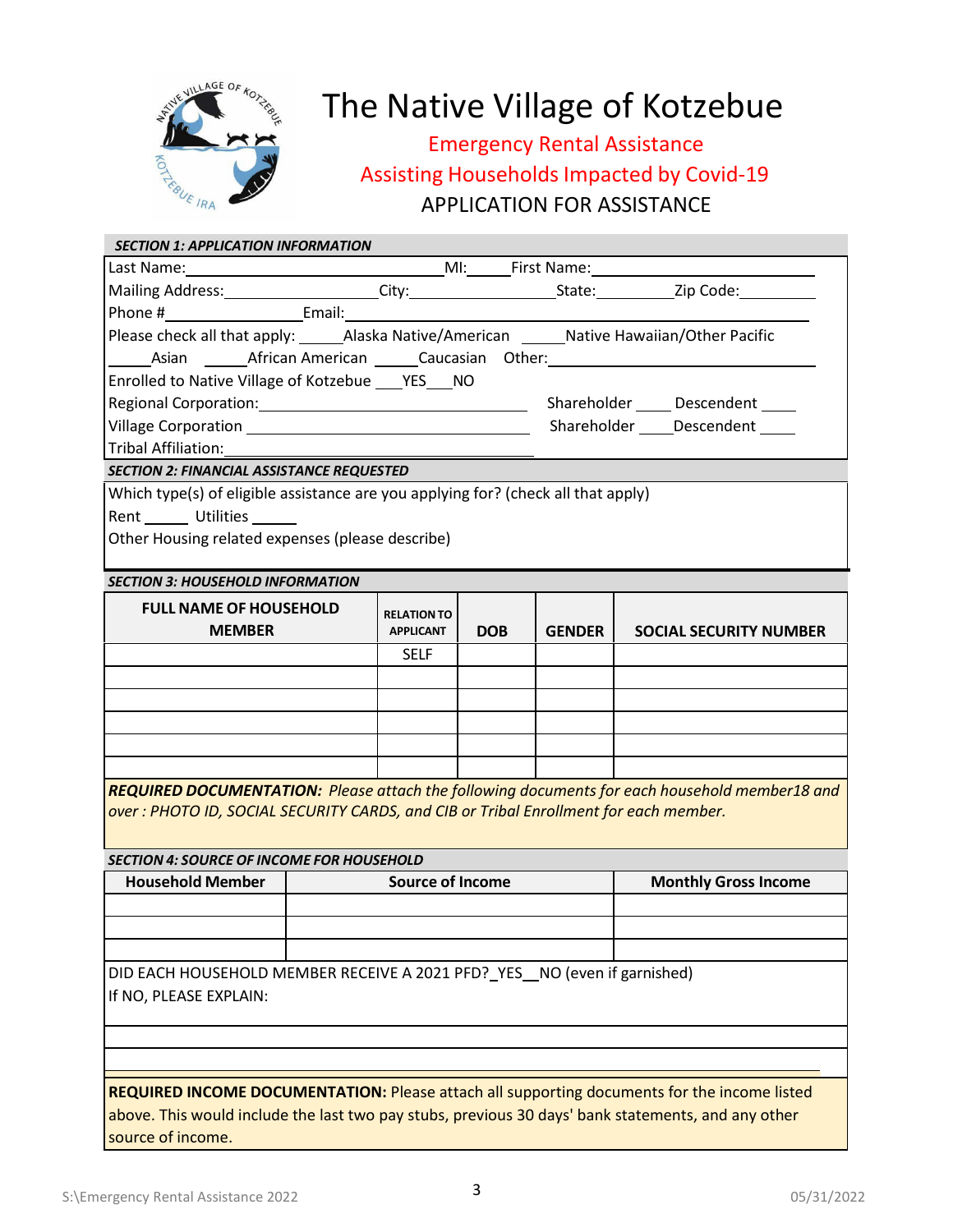#### *SECTION 5: HOUSEHOLD COVID-19 IMPACT:*

Please describe how COVID-19 has impacted your household. If you need additional space, please attach a separate page.

#### **SECTION 6:** *Conflict of Interest*

This program is funded by the Department of Treasury and administered by The Native Village of Kotzebue. The program is subject to conflict of interest rules intended to ensure all applicants are treated fairly and no one, by their position, unduly influences the selection or assistance approval process. Applicants must declare whether they or any household member has a potential conflict by checking one of the statements below.

I am not an employee or council member of the Native Village of Kotzebue, nor am I an immediate family member of nor have any business ties with any such person.

As described in the space below, I have a potential conflict of interest. (Please note, having a potential conflict does not automatically disqualify you from the program. However, the application will require additional review to determine that no conflicts exist, that a conflict exists and that an exception may be made, or that the applicant is conflicted and may not be assisted.

Please describe a potential conflict of interest (if applicable):

#### **SECTION 7: LANDLORD INFORMATION**

| LANDLORD NAME:                                                                                |        |                                              |           |  |  |  |
|-----------------------------------------------------------------------------------------------|--------|----------------------------------------------|-----------|--|--|--|
| MAILING ADDRESS:                                                                              |        |                                              |           |  |  |  |
| PHONE #:                                                                                      | EMAIL: |                                              |           |  |  |  |
| PHYSICAL ADDRESS: NATIONAL PHYSICAL ADDRESS:                                                  | CITY:  | STATE:                                       | ZIP CODE: |  |  |  |
| MONTHLY RENT AMOUNT:                                                                          |        | DO YOU HAVE ANY PAST DUE RENT/BILLS?: YES NO |           |  |  |  |
| REQUIRED LANDLORD DOCUMENTATION: Please attach a copy of your lease agreement (if available), |        |                                              |           |  |  |  |
| current statements (if available) and any late payment and/or eviction notices.               |        |                                              |           |  |  |  |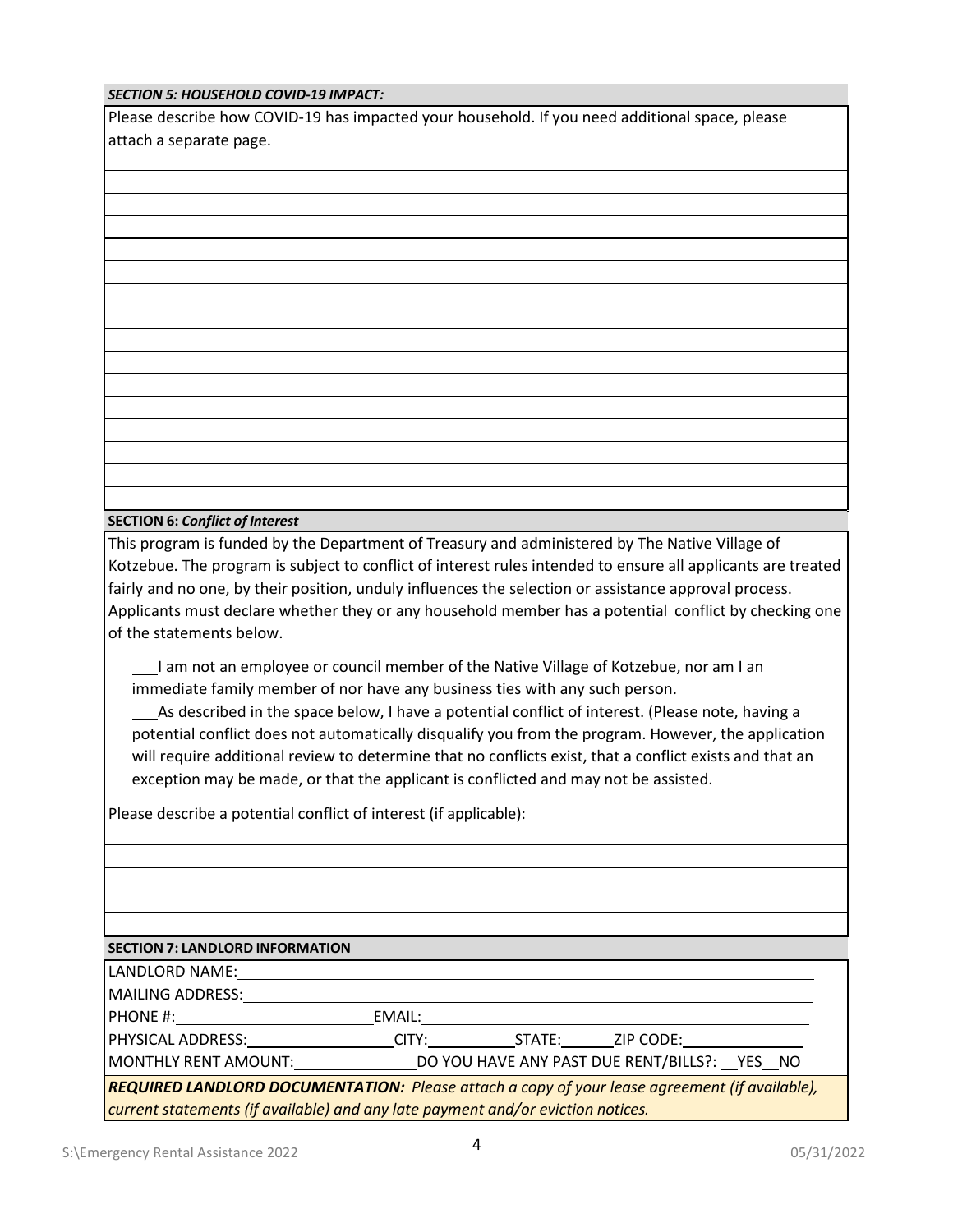| SECTION 8: Utility Provider Information Please Note: Cable television and phone service are not eligible under<br>this program. If necessary, please list additional providers on a separate page.                             |  |                                                                                                                                                                                                                                |  |  |  |  |
|--------------------------------------------------------------------------------------------------------------------------------------------------------------------------------------------------------------------------------|--|--------------------------------------------------------------------------------------------------------------------------------------------------------------------------------------------------------------------------------|--|--|--|--|
|                                                                                                                                                                                                                                |  | UTILITY PROVIDER ADDRESS:____________________________CITY:_________ZIP CODE:__________                                                                                                                                         |  |  |  |  |
| PHONE: EMAIL ADDRESS:                                                                                                                                                                                                          |  |                                                                                                                                                                                                                                |  |  |  |  |
|                                                                                                                                                                                                                                |  | ESTIMATE MONTHLY BILL:_____________ DO YOU HAVE ANY PAST DUE? __ YES__ NO (IF YES PLEASE)                                                                                                                                      |  |  |  |  |
|                                                                                                                                                                                                                                |  |                                                                                                                                                                                                                                |  |  |  |  |
|                                                                                                                                                                                                                                |  |                                                                                                                                                                                                                                |  |  |  |  |
| <b>Heating Fuel</b>                                                                                                                                                                                                            |  |                                                                                                                                                                                                                                |  |  |  |  |
| Name: Name and the second state of the second state of the second state of the second state of the second state of the second state of the second state of the second state of the second state of the second state of the sec |  |                                                                                                                                                                                                                                |  |  |  |  |
|                                                                                                                                                                                                                                |  |                                                                                                                                                                                                                                |  |  |  |  |
| Phone: Email:                                                                                                                                                                                                                  |  |                                                                                                                                                                                                                                |  |  |  |  |
|                                                                                                                                                                                                                                |  | REQUIRED UTILITY DOCUMENTATION: Please attach a copy of your current utility bills and/or                                                                                                                                      |  |  |  |  |
| Statements, late payments and/or disconnect notices.                                                                                                                                                                           |  |                                                                                                                                                                                                                                |  |  |  |  |
|                                                                                                                                                                                                                                |  | Section 9: Other Household Assistance Expenses: Includes reasonable current late fees, (limited) internet services,                                                                                                            |  |  |  |  |
| etc.                                                                                                                                                                                                                           |  |                                                                                                                                                                                                                                |  |  |  |  |
|                                                                                                                                                                                                                                |  | Provider Name: Name and Allen and Allen and Allen and Allen and Allen and Allen and Allen and Allen and Allen                                                                                                                  |  |  |  |  |
|                                                                                                                                                                                                                                |  |                                                                                                                                                                                                                                |  |  |  |  |
|                                                                                                                                                                                                                                |  |                                                                                                                                                                                                                                |  |  |  |  |
|                                                                                                                                                                                                                                |  |                                                                                                                                                                                                                                |  |  |  |  |
|                                                                                                                                                                                                                                |  |                                                                                                                                                                                                                                |  |  |  |  |
|                                                                                                                                                                                                                                |  |                                                                                                                                                                                                                                |  |  |  |  |
|                                                                                                                                                                                                                                |  |                                                                                                                                                                                                                                |  |  |  |  |
|                                                                                                                                                                                                                                |  | Address: _____________________City:_______________________State:___________Zip Code:_________________________                                                                                                                  |  |  |  |  |
|                                                                                                                                                                                                                                |  | Phone #: Email: Email: Email: Email: Email: Email: Email: Email: Email: Email: Email: Email: Email: Email: Email: Email: Email: Email: Email: Email: Email: Email: Email: Email: Email: Email: Email: Email: Email: Email: Ema |  |  |  |  |
|                                                                                                                                                                                                                                |  |                                                                                                                                                                                                                                |  |  |  |  |
|                                                                                                                                                                                                                                |  |                                                                                                                                                                                                                                |  |  |  |  |
| expenses.                                                                                                                                                                                                                      |  | <b>REQUIRED UTILITY DOCUMENTATION:</b> Please attach any supporting documentation for the above-listed                                                                                                                         |  |  |  |  |

*Section 10: Duplication of Benefits: A DOB occurs when a household or other entity receives financial assistance*  from multiple sources for the same purpose. The total assistance received for that purpose is more than the total *need for assistance.*

| Have you or any household member received or anticipate receiving rental or utility assistance from |  |  |  |  |  |  |
|-----------------------------------------------------------------------------------------------------|--|--|--|--|--|--|
| any other source(s)? $YES$ NO                                                                       |  |  |  |  |  |  |
| If yes, please indicate below the amount allocated from any and all funding sources.                |  |  |  |  |  |  |
| Assistance Provider Name:                                                                           |  |  |  |  |  |  |
| Purpose/Specific Use                                                                                |  |  |  |  |  |  |
| Amount                                                                                              |  |  |  |  |  |  |

| Assistance Provider Name |  |
|--------------------------|--|
| Purpose/Specific Use     |  |
| <b>Amount</b>            |  |

| Assistance Provider Name |  |
|--------------------------|--|
| Purpose/Specific Use     |  |
| Amount                   |  |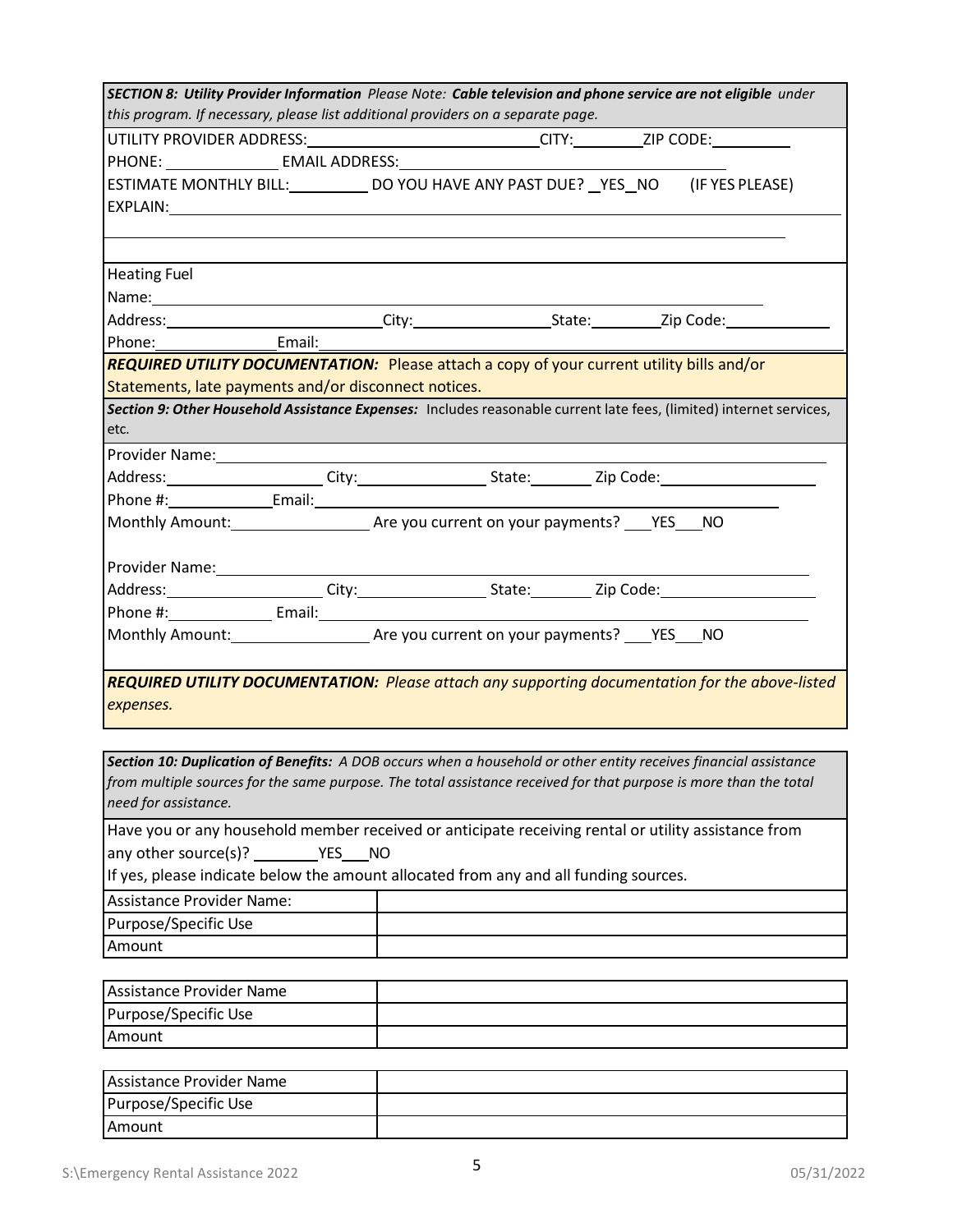#### Section 11: Applicant Intent to Participate and Agreement Must be signed by all household members ages 18 and over.

• I hereby certify that the information provided in this application to The Native Village of Kotzebue is true and correct. I understand that this is not a contract and does not bind either party.

#### **Additionally:**

• I certify that the assistance I am applying for under this program, if awarded, will be used for my primary residence. If my living situation changes, I will notify NVOK immediately.

• I certify that any assistance received through this program will not be duplicated from any other assistance provided for the same cost.

• I understand that it is my responsibility to supply all information and required documents to determine my eligibility, and failure or refusal to do so may result in process delays and/or termination of eligibility determination.

• I understand that knowingly supplying false or inaccurate information is punishable under Federal and/or State Criminal law and is grounds for termination from the program. If any information is found to be false or misleading, I understand that I will be disqualified from the program, or other action may be taken against me.

• I understand that NVOK will only determine eligibility once my application is complete.

• I understand that the funds are limited, and if the required information is not supplied in a timely manner, I may not receive assistance.

• I agree that if determined to be eligible to receive assistance under this program, by signing this document, I agree to:

o Notify NVOK immediately whenever changes in household composition or income occur and provide NVOK with the necessary information for reexamination for continued program participation, and

o Abide by all program guidelines necessary for participation. - I certify that I have read and understood the provision in this document and wish to process the application for the Emergency Rental Assistance Program.

#### I acknowledge the following:

*I*, the undersigned applicant, hereby certify under penalty of perjury, that all information in this Application *is true and correct to the best of my knowledge, information and belief.* 

 *I understand that all funds I receive as a result of this application must be used for COVID-19 related needs as stated above. I understand that I will be required to reimburse the Tribe or U.S. government for any misuse of funds or payments made to me based on inaccurate statements or material omissions. The Tribe reserves all rights under law to recover funds paid by mistake of law or fact. I agree to assist the Tribe in obtaining any further verification of submitted information upon reasonable request. I understand if my application is denied I may request a copy of the Dispute Resolution procedure from the Tribe.*

| <b>Applicant</b>                                  |                    |       |  |  |
|---------------------------------------------------|--------------------|-------|--|--|
| Signature:                                        | <b>Print Name:</b> | Date: |  |  |
| Other Adult Household Members (ages 18 and older) |                    |       |  |  |
| Signature:                                        | Print Name:        | Date: |  |  |
| Signature:                                        | <b>Print Name:</b> | Date: |  |  |
| Signature:                                        | <b>Print Name:</b> | Date: |  |  |
| Signature:                                        | Print Name:        | Date: |  |  |

*For additional family members, please document on a separate piece of paper.*